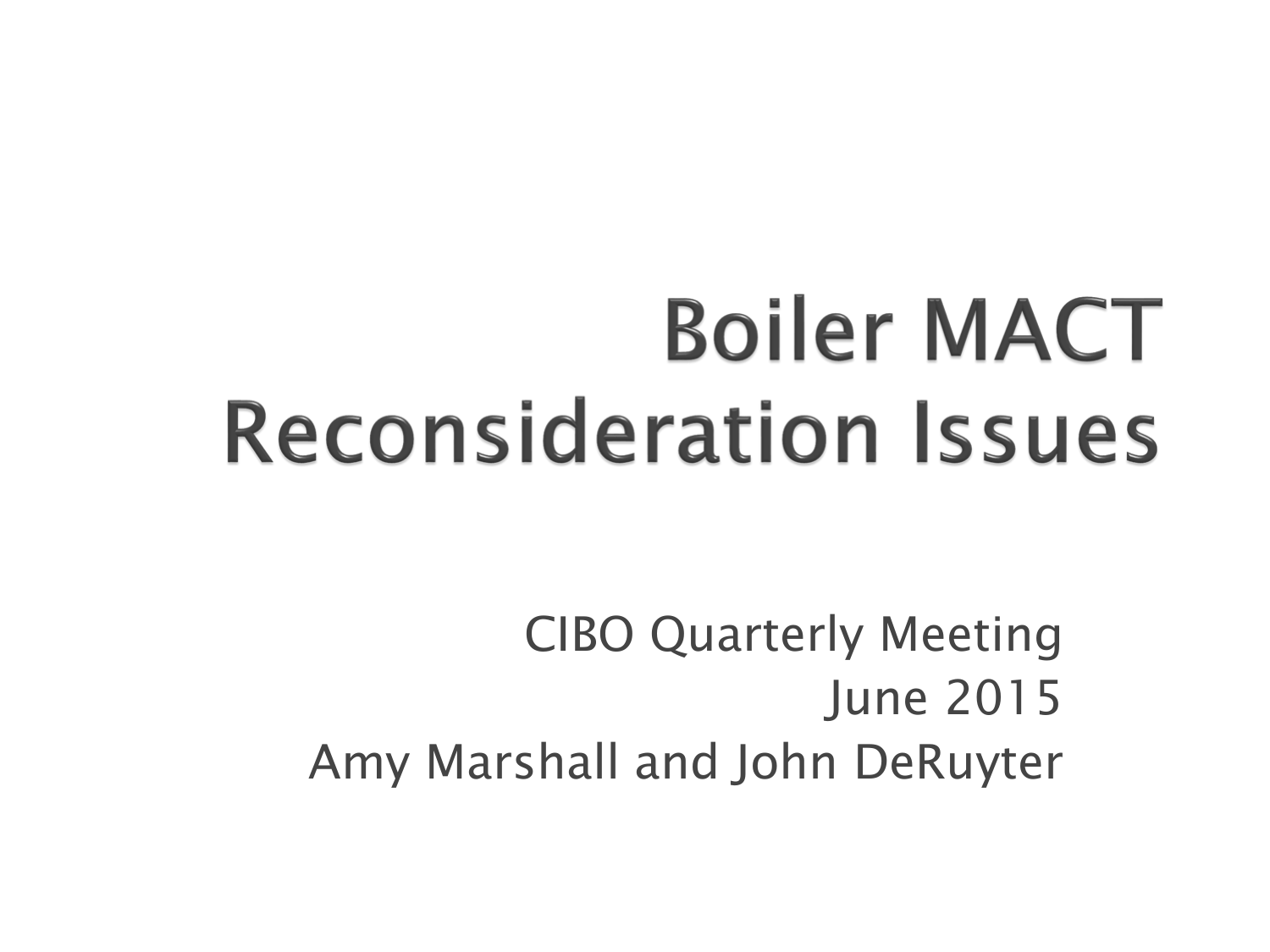#### **Boiler MACT Reconsideration -Major Remaining Issues**

- ▶ Startup and Shutdown
	- Definitions
	- ESPs
	- Time
	- Electronic Reporting
- $\bullet$  O<sub>2</sub> Trim Systems
- ▶ Timing of Final Rule
- ▶ Met with EPA in May to discuss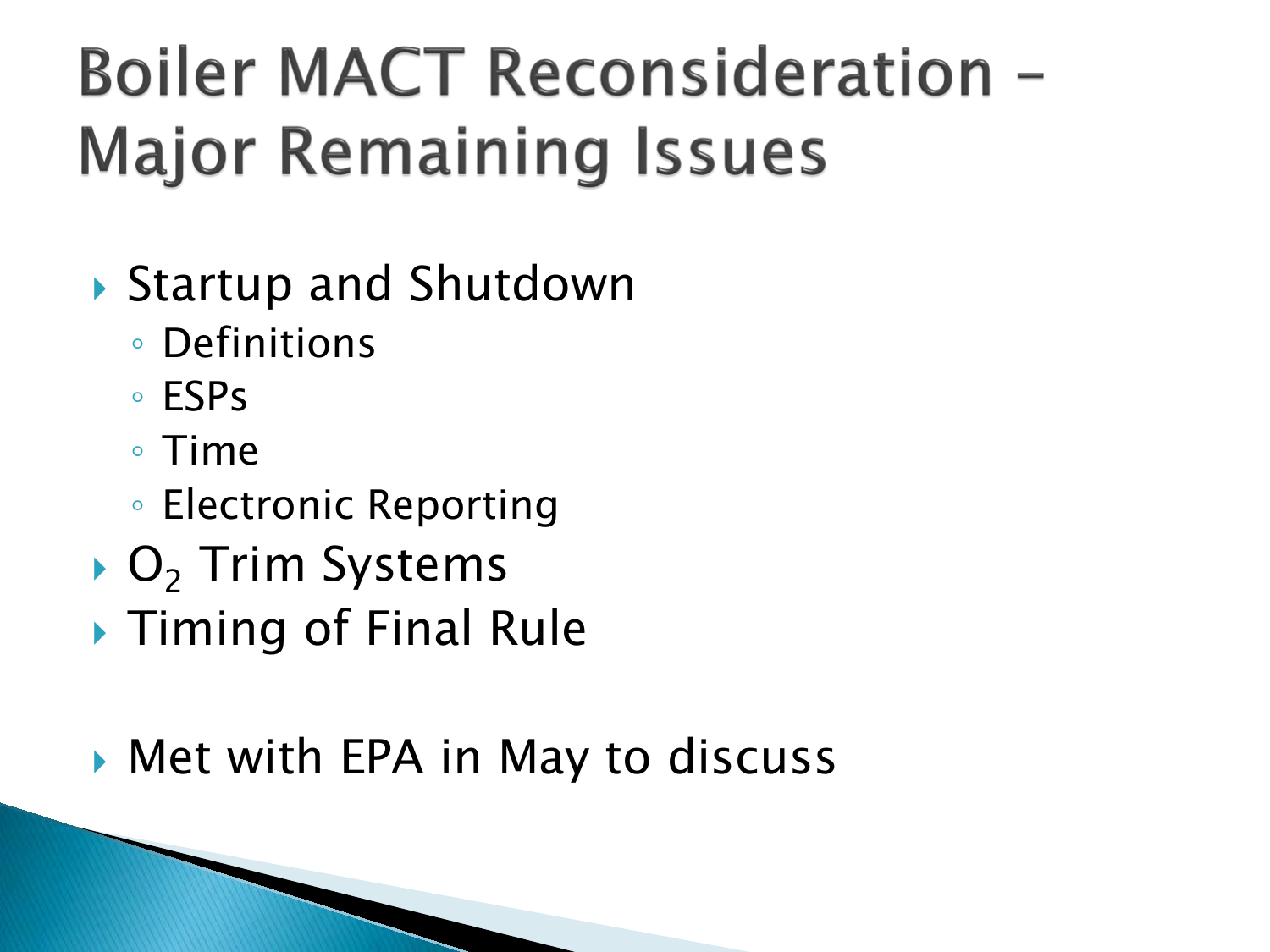## What is the End of Startup?

- ▶ Focus on safety, time depends on boiler design and processes served
- $\triangleright$  Definition 1 supplying heat or steam for any purpose is not the end of startup
	- EPA does not propose to change Defn. 1
- ▶ Definition 2 4 hours is not enough time for all designs (e.g., FBC). EPA only reviewed EGU data, CIBO provided data for industrial units.
- ▶ Useful thermal energy add primary purpose concept
	- EPA seems ok with this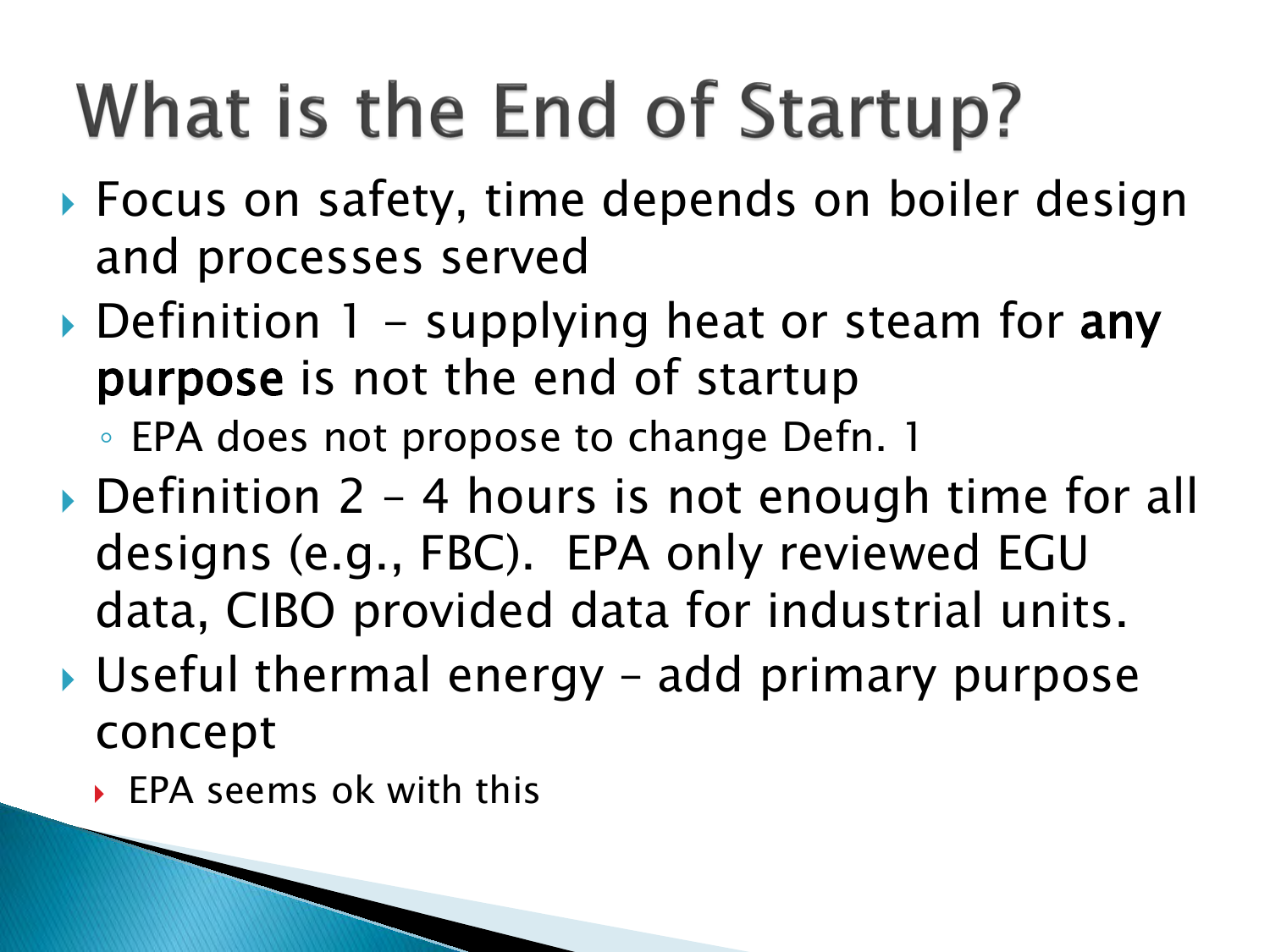#### **PM Control Devices During Startup**

- ▶ ESP start up must consider safety interlocks and prevent fouling/damage to equipment
	- Consider appropriate temperature (above acid dew point) and  $O_2$  levels (e.g.,  $<10\%$ )
	- Additional information on startup procedures provided
	- Little time to get extension of 1-hr requirement in place, state agency needs delegation under 63.7570
	- No requirement for max clean fuel use here like EGUs, some facilities have limited access to gas.
- Ask: Remove 1-hour requirement for PM controls (Table 3, item 5, (c)(2))
- ▶ CIBO/AF&PA providing additional info to support these startup issues (white paper).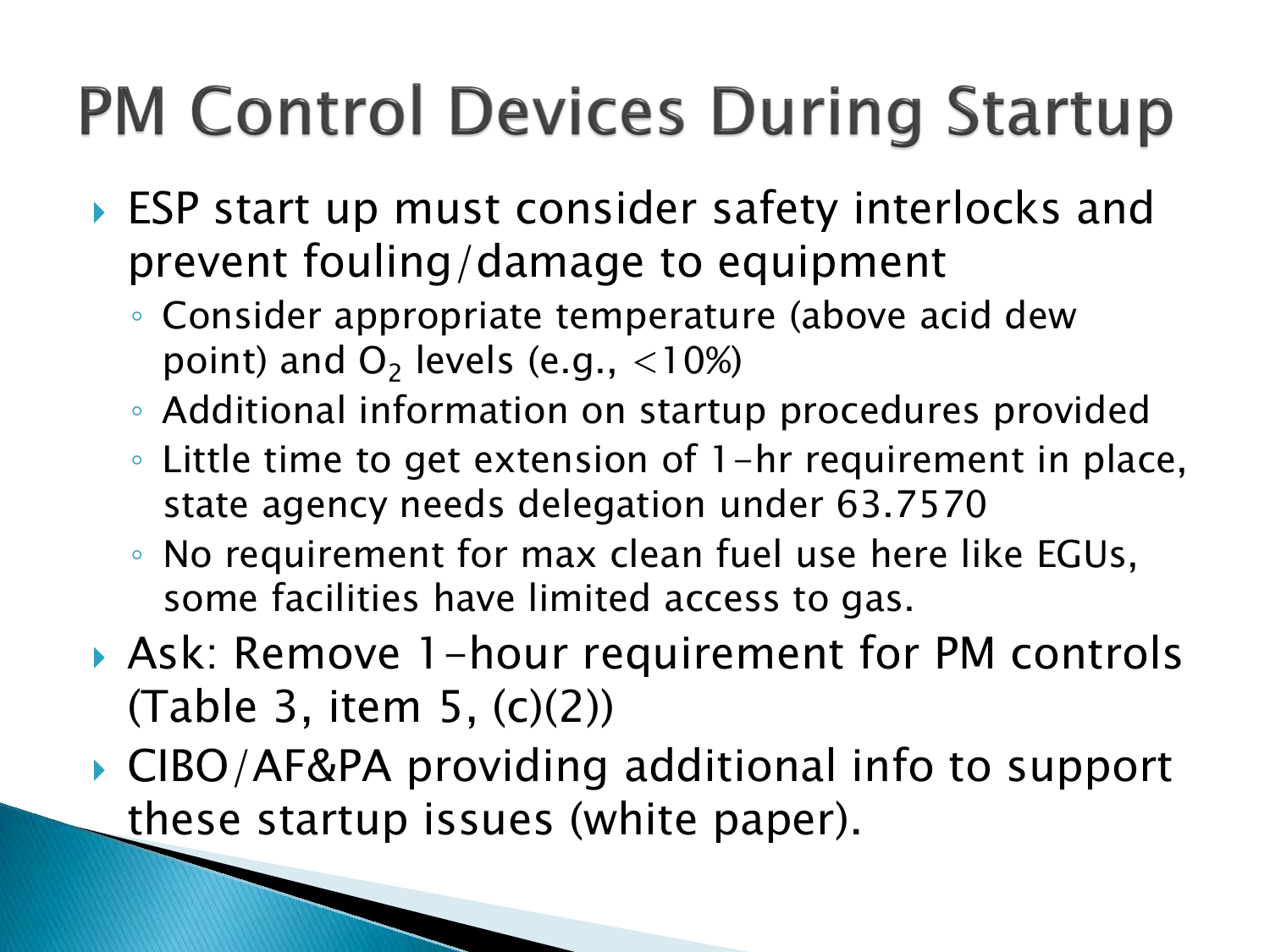## **SS Electronic Reporting**

- $\triangleright$  The rule (63.7550(c)(v)(xvi) and (xviii)) seems to require quite a bit of data to be reported electronically, including during startup and shutdown.
- ▶ We understand the need for CEMS data, test data, and deviation information, but requiring all parameter monitoring data to be uploaded will overwhelm the system (1,000's of data points) and is information that will require additional resources to provide and likely won't be used by EPA.
- ▶ EPA to consider this further in June. Need data for 8-year review.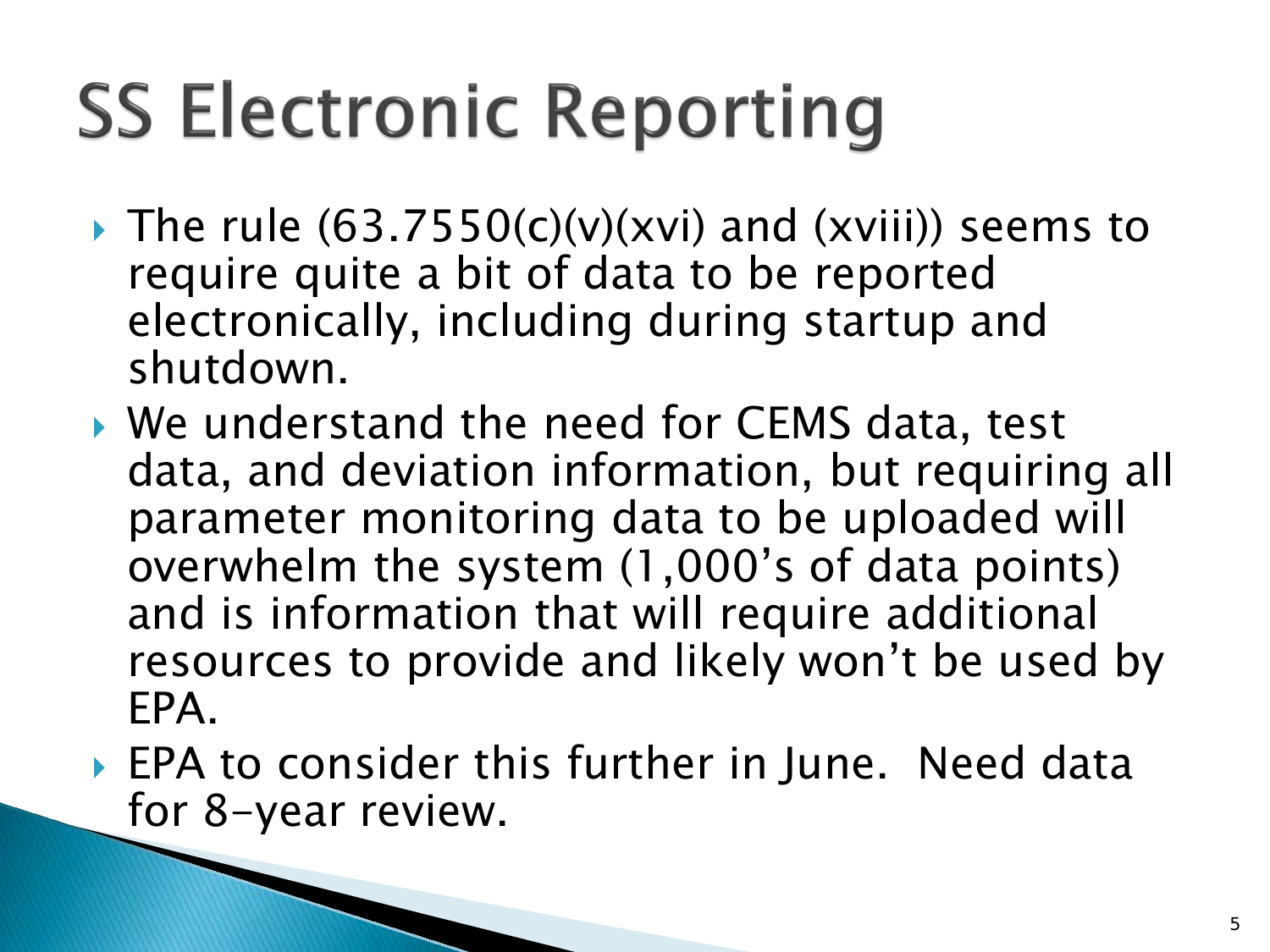

# Automatic O<sub>2</sub> Trim Systems

- 5-year tune up frequency and streamlined monitoring approach allowed for units that have automatic O2 trim systems.
- ▶ There are limited operating modes where the system must be put in manual mode for short periods.
- CIBO submitted a draft QnA to EPA to get clarification that this is acceptable.
- We would like to address these situations in the site specific monitoring plan (not reasonable to add additional recordkeeping).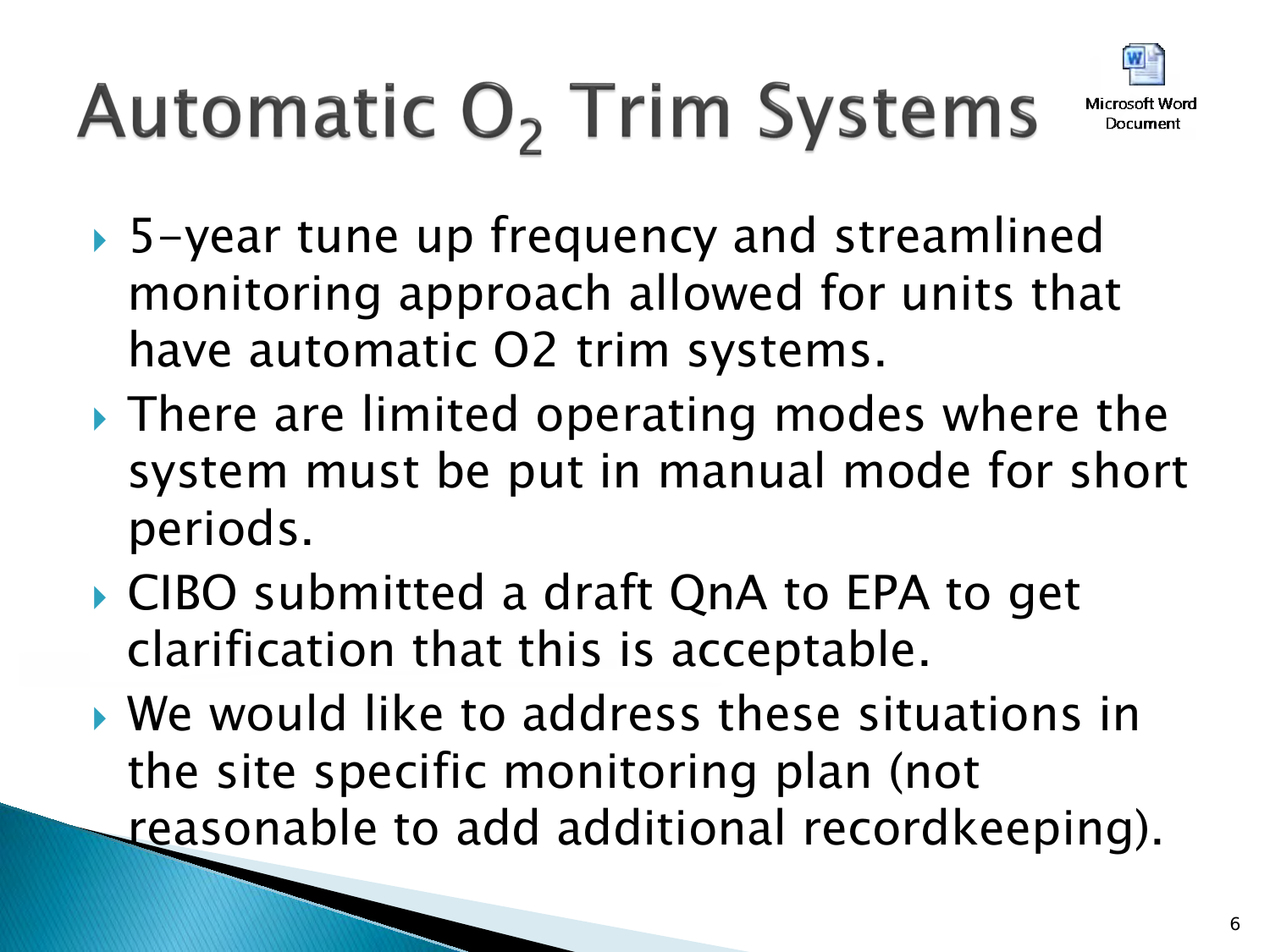#### **Opacity - operating parameter** limit, not emission limit

- ► Confusion in rule, noted in industry comments: <b>Good</b>: 63.7500 (a)(2): "If you wish to establish and
- monitor an alternative operating limit, you must apply to the EPA Administrator for approval of alternative monitoring under § 63.8(f)."<br>63.7570 (b)(2): authorities listed in....(b)(1) through
- (5)...are retained by the EPA...and are not transferred to the state,
	- **Bad:** (2) Approval of alternative opacity emission limits in §63.7500(a) under § 63.6(h)(9) [*rulemaking]*
	- Good: (4) Approval of major change to monitoring under § 63.8(f) and …… approval of alternative operating parameters under § 63.7500(a)(2) [*administrative* procedure]
- OAQPS: Intent was to allow alternate monitoring request for opacity. Will clarify in final Reconsideration rule, OGC/OÉCA on board.

**CONTRACTOR**